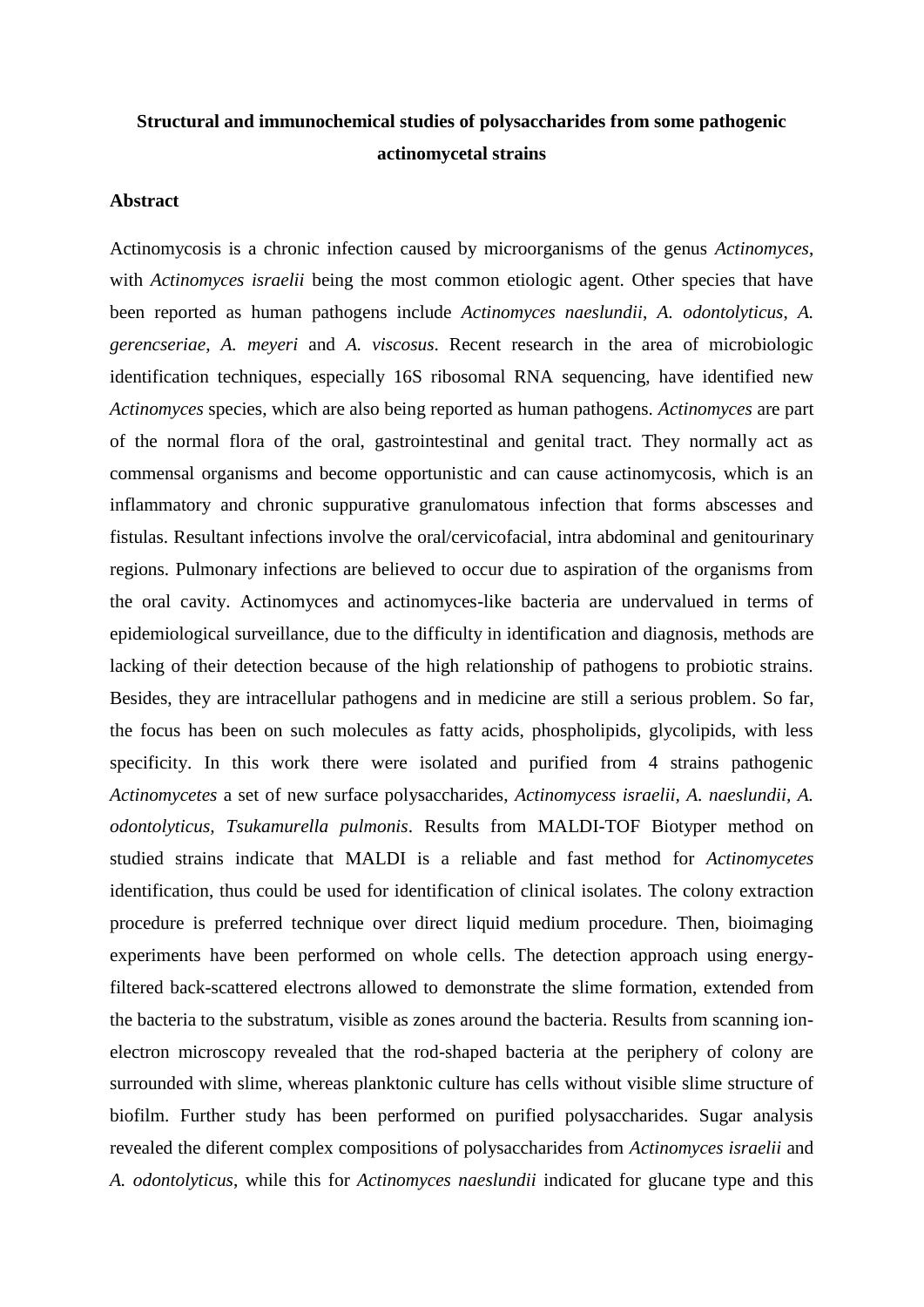from *Tsukamurella pulmonis* an arabinomannan type, proved by methylation analysis for *T. pulmonis* and *A. israelii* and by NMR for all studied polysaccharides. The structure has been determined for *T. pulmonis* polysaccharide, which is an arabinomannan composed of branched tetrasaccharide repeating units where →)-αAra*f*(1→5)-αAra*f*(→ main chain is substituted by  $\alpha \text{Map}(1 \rightarrow 2) \alpha \text{Map}(1 \rightarrow 2)$ - disaccharide, with additional low amount of linear  $\rightarrow$ 6)-α-D-Manp-(1 $\rightarrow$  mannan. Then there were produced monoclonal antibodies against polysaccharides of tested strains, in order to potential detection their presence in human serum. Monoclonal antibodies obtained against polysaccharides express reactivity with homologous antigens and cross reactivity between *A. odontolyticus* and *A. naeslundi*. Monoclonal antibody against PS of *A. odontolyticus* are cross reacting with bacterial lipopolysaccharides, what might have the practical significance for anti *A. odontolyticus* antibodies for endotoxins detection. It has been shown a serological reactivity of these polysaccharides, which is crutial for the development of specific diagnostics and preventive vaccines. The immunogenicity of polysaccharides was specified, ELISA diagnostic test conditions using polysaccharides as specific antigens might be elaborated. The results have important diagnostic potential, as they establish pathways in research of individual antigens to test. It has been shown that polysaccharides could be useful markers for the diagnosis of actinomycoses and tubeculose-like disesase. Polyclonal rabbit sera have been also obtained, a set of polysaccharides, which is considered as a part of the immunodiagnostic test. The discovery of immunogenic polysaccharides among pathogenic bacteria of the genera *Actinomyces* and *Tsukamurella*, is an innovative approach in immunochemistry of these pathogens and in the research of biomarkers. Together they consist a wide panel of markers, a library of antigens of diagnostic values for direct use in the matrices. Structural studies of polysaccharides with NMR spectroscopy has shown a unique construction of polysaccharide of *Tsukamurella pulmonis*. The greatest hope is associated with polysaccharides, which are excellent substrates to specific diagnostic tests and vaccines, will be included as markers for immunodiagnostics of actinomycetal infections in the ELISA. In clinical practice will be introduced a determination of markers in clinical material for the determination of the presence of actinomycetes, for diagnostics of tuberculose-like diseases in patients of pulmonologic department, neurological and pulmonary branches, monitoring of actinomycetal therapy and actinonomyces in patients on the wards of dermatological, prevention of actinomycetal infections in people prepared for transplantation. Clinical, histochemical and ultrastructural studies of *Tsukamurella pulmonis* infection revealed that this strain is capable to break defense barriers and to spread to remote organs on its own. Immunohistochemical